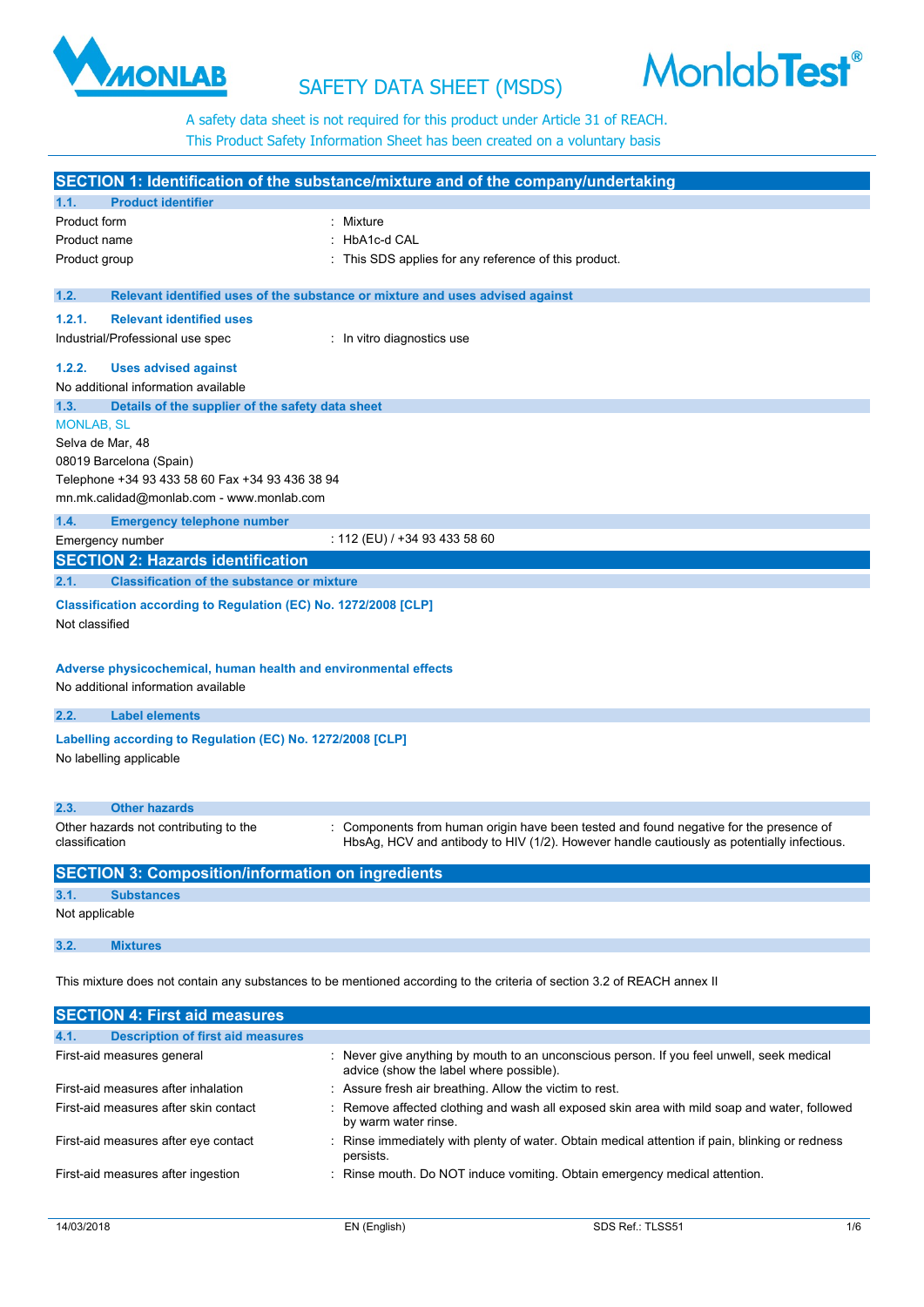



| 4.2.                                                                                                    | Most important symptoms and effects, both acute and delayed                |                                                                                                                                                                                                      |  |  |  |  |  |
|---------------------------------------------------------------------------------------------------------|----------------------------------------------------------------------------|------------------------------------------------------------------------------------------------------------------------------------------------------------------------------------------------------|--|--|--|--|--|
| Symptoms/effects                                                                                        |                                                                            | : Not expected to present a significant hazard under anticipated conditions of normal use.                                                                                                           |  |  |  |  |  |
| 4.3.                                                                                                    | Indication of any immediate medical attention and special treatment needed |                                                                                                                                                                                                      |  |  |  |  |  |
|                                                                                                         | No additional information available                                        |                                                                                                                                                                                                      |  |  |  |  |  |
|                                                                                                         | <b>SECTION 5: Firefighting measures</b>                                    |                                                                                                                                                                                                      |  |  |  |  |  |
| 5.1.                                                                                                    | <b>Extinguishing media</b>                                                 |                                                                                                                                                                                                      |  |  |  |  |  |
|                                                                                                         | Suitable extinguishing media                                               | : Foam. Dry powder. Carbon dioxide. Water spray. Sand.                                                                                                                                               |  |  |  |  |  |
|                                                                                                         | Unsuitable extinguishing media                                             | : Do not use a heavy water stream.                                                                                                                                                                   |  |  |  |  |  |
| 5.2.                                                                                                    | Special hazards arising from the substance or mixture                      |                                                                                                                                                                                                      |  |  |  |  |  |
|                                                                                                         | No additional information available                                        |                                                                                                                                                                                                      |  |  |  |  |  |
| 5.3.                                                                                                    | <b>Advice for firefighters</b>                                             |                                                                                                                                                                                                      |  |  |  |  |  |
|                                                                                                         | Firefighting instructions                                                  | : Use water spray or fog for cooling exposed containers. Exercise caution when fighting any<br>chemical fire. Prevent fire fighting water from entering the environment.                             |  |  |  |  |  |
|                                                                                                         | Protection during firefighting                                             | : Do not enter fire area without proper protective equipment, including respiratory protection.                                                                                                      |  |  |  |  |  |
|                                                                                                         | <b>SECTION 6: Accidental release measures</b>                              |                                                                                                                                                                                                      |  |  |  |  |  |
| 6.1.                                                                                                    | Personal precautions, protective equipment and emergency procedures        |                                                                                                                                                                                                      |  |  |  |  |  |
| 6.1.1.                                                                                                  | For non-emergency personnel                                                |                                                                                                                                                                                                      |  |  |  |  |  |
|                                                                                                         | Emergency procedures                                                       | : Evacuate unnecessary personnel.                                                                                                                                                                    |  |  |  |  |  |
| 6.1.2.                                                                                                  | For emergency responders                                                   |                                                                                                                                                                                                      |  |  |  |  |  |
|                                                                                                         | Protective equipment                                                       | Equip cleanup crew with proper protection.                                                                                                                                                           |  |  |  |  |  |
|                                                                                                         | Emergency procedures                                                       | : Ventilate area.                                                                                                                                                                                    |  |  |  |  |  |
| 6.2.                                                                                                    | <b>Environmental precautions</b>                                           |                                                                                                                                                                                                      |  |  |  |  |  |
| Prevent entry to sewers and public waters. Notify authorities if liquid enters sewers or public waters. |                                                                            |                                                                                                                                                                                                      |  |  |  |  |  |
| 6.3.                                                                                                    | Methods and material for containment and cleaning up                       |                                                                                                                                                                                                      |  |  |  |  |  |
|                                                                                                         | Methods for cleaning up                                                    | : Soak up spills with inert solids, such as clay or diatomaceous earth as soon as possible. Collect<br>spillage. Store away from other materials.                                                    |  |  |  |  |  |
| 6.4.                                                                                                    | <b>Reference to other sections</b>                                         |                                                                                                                                                                                                      |  |  |  |  |  |
|                                                                                                         | See Heading 8. Exposure controls and personal protection.                  |                                                                                                                                                                                                      |  |  |  |  |  |
|                                                                                                         | <b>SECTION 7: Handling and storage</b>                                     |                                                                                                                                                                                                      |  |  |  |  |  |
| 7.1.                                                                                                    | <b>Precautions for safe handling</b>                                       |                                                                                                                                                                                                      |  |  |  |  |  |
|                                                                                                         | Precautions for safe handling                                              | Wash hands and other exposed areas with mild soap and water before eating, drinking or<br>smoking and when leaving work. Provide good ventilation in process area to prevent formation<br>of vapour. |  |  |  |  |  |
| 7.2.                                                                                                    | Conditions for safe storage, including any incompatibilities               |                                                                                                                                                                                                      |  |  |  |  |  |
| Storage conditions                                                                                      |                                                                            | Keep only in the original container in a cool, well ventilated place away from : Heat sources.<br>Keep container closed when not in use.                                                             |  |  |  |  |  |
|                                                                                                         | Incompatible products                                                      | Strong bases. Strong acids.                                                                                                                                                                          |  |  |  |  |  |
|                                                                                                         | Incompatible materials                                                     | Sources of ignition. Direct sunlight.                                                                                                                                                                |  |  |  |  |  |
| 7.3.                                                                                                    | <b>Specific end use(s)</b>                                                 |                                                                                                                                                                                                      |  |  |  |  |  |
|                                                                                                         | No additional information available                                        |                                                                                                                                                                                                      |  |  |  |  |  |
|                                                                                                         | <b>SECTION 8: Exposure controls/personal protection</b>                    |                                                                                                                                                                                                      |  |  |  |  |  |
| 8.1.                                                                                                    | <b>Control parameters</b>                                                  |                                                                                                                                                                                                      |  |  |  |  |  |
|                                                                                                         | $C_{\Omega}$ dium azide (20020.22.0)                                       |                                                                                                                                                                                                      |  |  |  |  |  |

| Sodium azide (26628-22-8) |                                 |                                                        |
|---------------------------|---------------------------------|--------------------------------------------------------|
| EU                        | Local name                      | Sodium azide                                           |
| EU                        | IOELV TWA (mg/m <sup>3</sup> )  | $0.1 \,\mathrm{mg/m^3}$                                |
| EU                        | IOELV STEL (mg/m <sup>3</sup> ) | $0.3$ mg/m <sup>3</sup>                                |
| EU                        | <b>Notes</b>                    | Skin                                                   |
| Spain                     | Local name                      | Azida de sodio (Aziduro de sodio; Trinitruro de sodio) |
| Spain                     | $VLA-ED$ (mg/m <sup>3</sup> )   | 0.1 mg/m <sup>3</sup> Vía dérmica, VLI                 |
| Spain                     | $VLA-EC$ (mg/m <sup>3</sup> )   | 0.3 mg/m <sup>3</sup> Vía dérmica, VLI                 |
| Spain                     | <b>Notes</b>                    | vía dérmica, VLI                                       |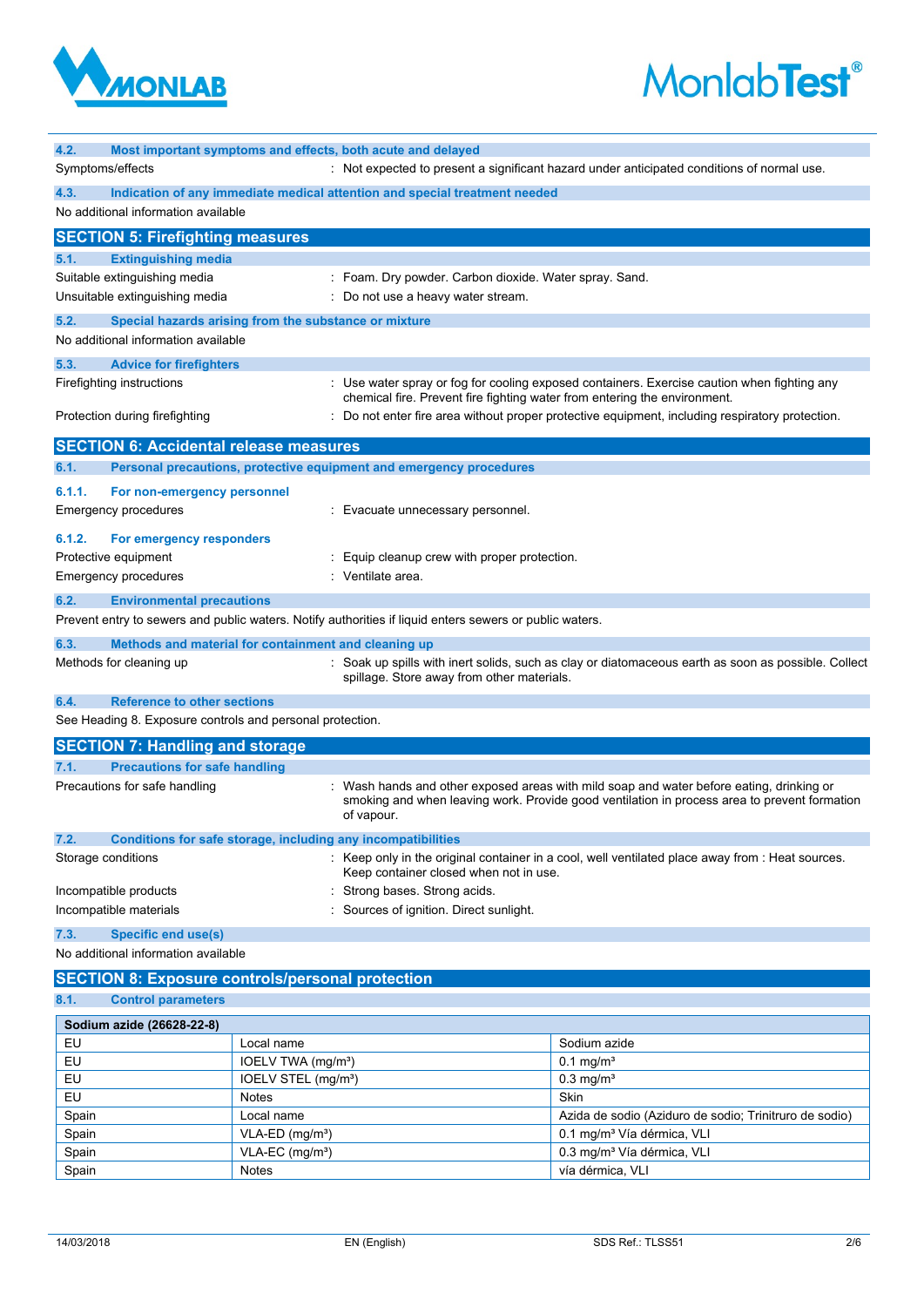

#### **8.2. Exposure controls**

**Personal protective equipment:**

Avoid all unnecessary exposure.

#### **Hand protection:**

Wear protective gloves.

### **Eye protection:**

Chemical goggles or safety glasses

**Respiratory protection:**

Wear appropriate mask

#### **Other information:**

Do not eat, drink or smoke during use.

| <b>SECTION 9: Physical and chemical properties</b>            |                        |  |  |  |  |  |
|---------------------------------------------------------------|------------------------|--|--|--|--|--|
| 9.1.<br>Information on basic physical and chemical properties |                        |  |  |  |  |  |
| Physical state                                                | Solid                  |  |  |  |  |  |
| Appearance                                                    | Lyophilised.           |  |  |  |  |  |
| Colour                                                        | Dark red.              |  |  |  |  |  |
| Odour                                                         | Odorless.              |  |  |  |  |  |
| Odour threshold                                               | No data available      |  |  |  |  |  |
| рH                                                            | No data available      |  |  |  |  |  |
| Relative evaporation rate (butylacetate=1)                    | No data available      |  |  |  |  |  |
| Melting point                                                 | No data available      |  |  |  |  |  |
| Freezing point                                                | No data available<br>۰ |  |  |  |  |  |
| Boiling point                                                 | No data available      |  |  |  |  |  |
| Flash point                                                   | No data available      |  |  |  |  |  |
| Auto-ignition temperature                                     | No data available      |  |  |  |  |  |
| Decomposition temperature                                     | No data available      |  |  |  |  |  |
| Flammability (solid, gas)                                     | Non flammable.         |  |  |  |  |  |
| Vapour pressure                                               | No data available      |  |  |  |  |  |
| Relative vapour density at 20 °C                              | No data available      |  |  |  |  |  |
| Relative density                                              | No data available      |  |  |  |  |  |
| Solubility                                                    | No data available<br>۰ |  |  |  |  |  |
| Log Pow                                                       | No data available      |  |  |  |  |  |
| Viscosity, kinematic                                          | No data available      |  |  |  |  |  |
| Viscosity, dynamic                                            | No data available      |  |  |  |  |  |
| Explosive properties                                          | No data available      |  |  |  |  |  |
| Oxidising properties                                          | No data available      |  |  |  |  |  |
| <b>Explosive limits</b>                                       | No data available      |  |  |  |  |  |

## **9.2. Other information**

No additional information available

|                  | <b>SECTION 10: Stability and reactivity</b>          |  |  |  |  |  |  |
|------------------|------------------------------------------------------|--|--|--|--|--|--|
| 10.1.            | <b>Reactivity</b>                                    |  |  |  |  |  |  |
|                  | No additional information available                  |  |  |  |  |  |  |
| 10.2.            | <b>Chemical stability</b>                            |  |  |  |  |  |  |
|                  | Not established.                                     |  |  |  |  |  |  |
| 10.3.            | <b>Possibility of hazardous reactions</b>            |  |  |  |  |  |  |
| Not established. |                                                      |  |  |  |  |  |  |
| 10.4.            | <b>Conditions to avoid</b>                           |  |  |  |  |  |  |
|                  | Direct sunlight. Extremely high or low temperatures. |  |  |  |  |  |  |
| 10.5.            | <b>Incompatible materials</b>                        |  |  |  |  |  |  |
|                  | Not known when used appropiately.                    |  |  |  |  |  |  |

**MonlabTest®**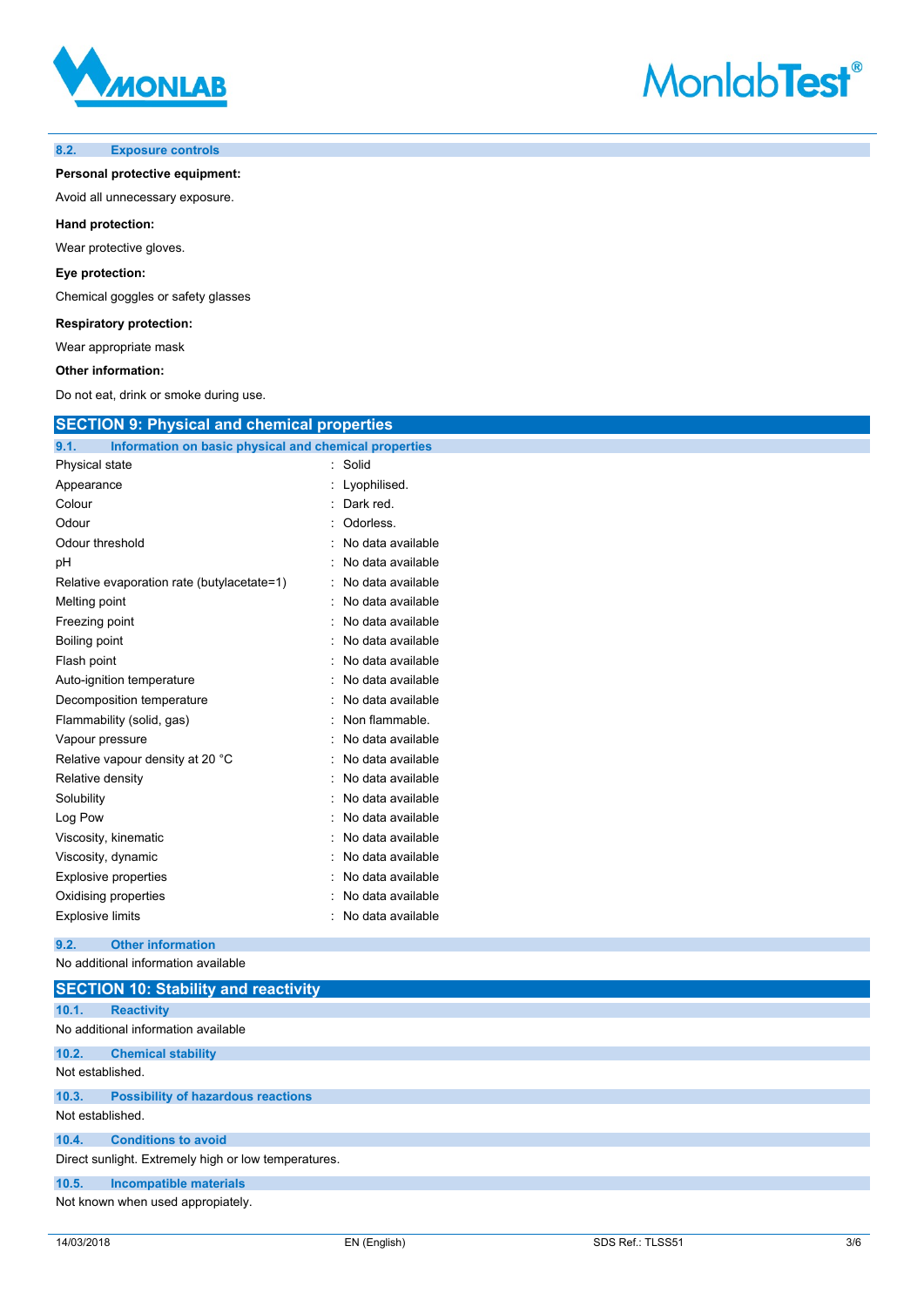



# **10.6. Hazardous decomposition products**

No hazardous decomposition products known.

| <b>SECTION 11: Toxicological information</b>           |  |                                                                   |  |  |
|--------------------------------------------------------|--|-------------------------------------------------------------------|--|--|
| 11.1.<br>Information on toxicological effects          |  |                                                                   |  |  |
| Acute toxicity (oral)                                  |  | Not classified                                                    |  |  |
| Acute toxicity (dermal)                                |  | Not classified                                                    |  |  |
| Acute toxicity (inhalation)                            |  | Not classified                                                    |  |  |
| Skin corrosion/irritation                              |  | Not classified                                                    |  |  |
| Additional information                                 |  | Based on available data, the classification criteria are not met  |  |  |
| Serious eye damage/irritation                          |  | Not classified                                                    |  |  |
| Additional information                                 |  | Based on available data, the classification criteria are not met  |  |  |
| Respiratory or skin sensitisation                      |  | Not classified                                                    |  |  |
| Additional information                                 |  | Based on available data, the classification criteria are not met  |  |  |
| Germ cell mutagenicity                                 |  | Not classified                                                    |  |  |
| Additional information                                 |  | Based on available data, the classification criteria are not met  |  |  |
| Carcinogenicity                                        |  | Not classified                                                    |  |  |
| Additional information                                 |  | Based on available data, the classification criteria are not met  |  |  |
| Reproductive toxicity                                  |  | Not classified                                                    |  |  |
| Additional information                                 |  | Based on available data, the classification criteria are not met  |  |  |
| STOT-single exposure                                   |  | Not classified                                                    |  |  |
| Additional information                                 |  | Based on available data, the classification criteria are not met  |  |  |
| STOT-repeated exposure                                 |  | Not classified                                                    |  |  |
| Additional information                                 |  | Based on available data, the classification criteria are not met  |  |  |
| Aspiration hazard                                      |  | Not classified                                                    |  |  |
| Additional information                                 |  | Based on available data, the classification criteria are not met  |  |  |
| Potential adverse human health effects and<br>symptoms |  | Based on available data, the classification criteria are not met. |  |  |

| <b>SECTION 12: Ecological information</b> |                  |  |  |  |  |
|-------------------------------------------|------------------|--|--|--|--|
| 12.1.<br><b>Toxicity</b>                  |                  |  |  |  |  |
| Acute aquatic toxicity                    | : Not classified |  |  |  |  |
| Chronic aquatic toxicity                  | : Not classified |  |  |  |  |

| 12.2.<br><b>Persistence and degradability</b> |                                                                           |  |  |  |  |  |
|-----------------------------------------------|---------------------------------------------------------------------------|--|--|--|--|--|
| <b>HbA1c-d CAL</b>                            |                                                                           |  |  |  |  |  |
| Persistence and degradability                 | Not established.                                                          |  |  |  |  |  |
| <b>Bioaccumulative potential</b><br>12.3.     |                                                                           |  |  |  |  |  |
| <b>HbA1c-d CAL</b>                            |                                                                           |  |  |  |  |  |
| Bioaccumulative potential                     | Not established.                                                          |  |  |  |  |  |
| 12.4.<br><b>Mobility in soil</b>              |                                                                           |  |  |  |  |  |
| No additional information available           |                                                                           |  |  |  |  |  |
| 12.5.                                         | <b>Results of PBT and vPvB assessment</b>                                 |  |  |  |  |  |
| No additional information available           |                                                                           |  |  |  |  |  |
| 12.6.<br><b>Other adverse effects</b>         |                                                                           |  |  |  |  |  |
| Additional information                        | : Avoid release to the environment.                                       |  |  |  |  |  |
|                                               | <b>SECTION 13: Disposal considerations</b>                                |  |  |  |  |  |
| <b>Waste treatment methods</b><br>13.1.       |                                                                           |  |  |  |  |  |
| Product/Packaging disposal recommendations    | : Dispose in a safe manner in accordance with local/national regulations. |  |  |  |  |  |
| Ecology - waste materials                     | : Avoid release to the environment.                                       |  |  |  |  |  |
| <b>SECTION 14: Transport information</b>      |                                                                           |  |  |  |  |  |

In accordance with ADR / RID / IMDG / IATA / ADN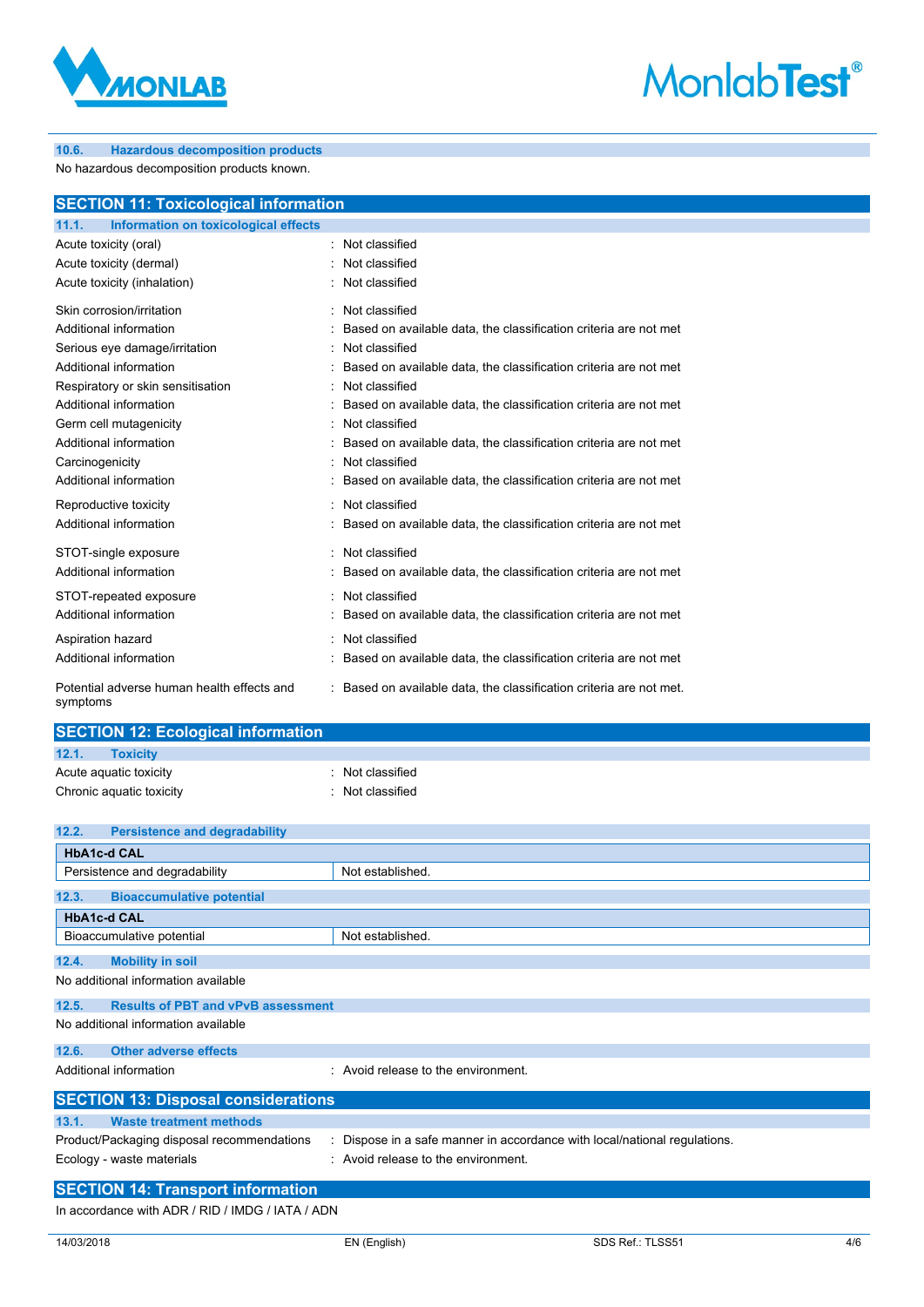



| 14.1.<br><b>UN number</b>                    |                                          |
|----------------------------------------------|------------------------------------------|
| UN-No. (ADR)                                 | : Not applicable                         |
| UN-No. (IMDG)                                | Not applicable                           |
| UN-No. (IATA)                                | Not applicable                           |
| UN-No. (ADN)                                 | Not applicable                           |
| UN-No. (RID)                                 | Not applicable                           |
|                                              |                                          |
| 14.2.<br><b>UN proper shipping name</b>      |                                          |
| Proper Shipping Name (ADR)                   | Not applicable                           |
| Proper Shipping Name (IMDG)                  | Not applicable                           |
| Proper Shipping Name (IATA)                  | Not applicable                           |
| Proper Shipping Name (ADN)                   | Not applicable                           |
| Proper Shipping Name (RID)                   | : Not applicable                         |
| 14.3.<br><b>Transport hazard class(es)</b>   |                                          |
| <b>ADR</b>                                   |                                          |
| Transport hazard class(es) (ADR)             | : Not applicable                         |
|                                              |                                          |
| <b>IMDG</b>                                  |                                          |
| Transport hazard class(es) (IMDG)            | : Not applicable                         |
|                                              |                                          |
| <b>IATA</b>                                  |                                          |
|                                              |                                          |
| Transport hazard class(es) (IATA)            | : Not applicable                         |
|                                              |                                          |
| <b>ADN</b>                                   |                                          |
| Transport hazard class(es) (ADN)             | : Not applicable                         |
|                                              |                                          |
| <b>RID</b>                                   |                                          |
| Transport hazard class(es) (RID)             | : Not applicable                         |
| 14.4.<br><b>Packing group</b>                |                                          |
| Packing group (ADR)                          | Not applicable                           |
|                                              |                                          |
| Packing group (IMDG)                         | Not applicable                           |
| Packing group (IATA)                         | Not applicable                           |
| Packing group (ADN)                          | Not applicable                           |
| Packing group (RID)                          | Not applicable                           |
| 14.5.<br><b>Environmental hazards</b>        |                                          |
| Dangerous for the environment                | : No                                     |
| Marine pollutant                             | : No                                     |
| Other information                            | : No supplementary information available |
|                                              |                                          |
| <b>Special precautions for user</b><br>14.6. |                                          |
|                                              |                                          |
| - Overland transport                         |                                          |
| No data available                            |                                          |
|                                              |                                          |
| - Transport by sea                           |                                          |
| No data available                            |                                          |
| - Air transport                              |                                          |
| No data available                            |                                          |
|                                              |                                          |
| - Inland waterway transport                  |                                          |
| No data available                            |                                          |
| - Rail transport                             |                                          |
|                                              |                                          |
| No data available                            |                                          |
|                                              |                                          |

**14.7. Transport in bulk according to Annex II of Marpol and the IBC Code**

Not applicable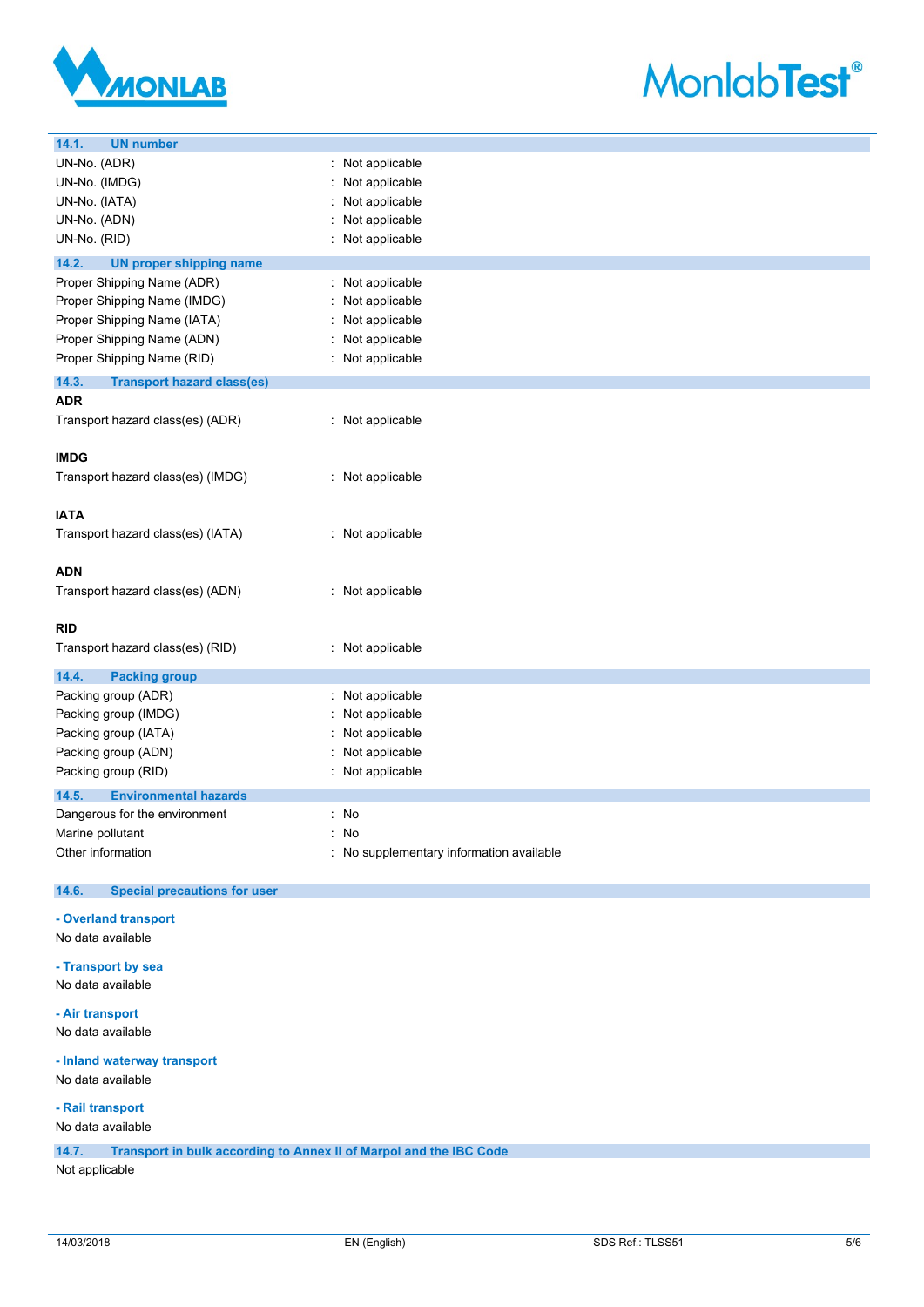

# **MonlabTest®**

## **SECTION 15: Regulatory information**

**15.1. Safety, health and environmental regulations/legislation specific for the substance or mixture**

#### **15.1.1. EU-Regulations**

Contains no REACH substances with Annex XVII restrictions Contains no substance on the REACH candidate list Contains no REACH Annex XIV substances

#### **15.1.2. National regulations**

No additional information available

#### **15.2. Chemical safety assessment**

No chemical safety assessment has been carried out

# **SECTION 16: Other information**

A safety data sheet is not required for this product under Article 31 of REACH. This Product Safety Information Sheet has been created on a voluntary basis

Data sources **Superint Studies : REGULATION (EC) No 1272/2008 OF THE EUROPEAN PARLIAMENT AND OF THE** COUNCIL of 16 December 2008 on classification, labelling and packaging of substances and mixtures, amending and repealing Directives 67/548/EEC and 1999/45/EC, and amending Regulation (EC) No 1907/2006.

Other information in the set of the set of the set of the set of the set of the set of the set of the set of the set of the set of the set of the set of the set of the set of the set of the set of the set of the set of the

SDS EU (REACH Annex II)

This information is based on our current knowledge and is intended to describe the product for the purposes of health, safety and environmental requirements only. It should not therefore be<br>construed as guaranteeing any sp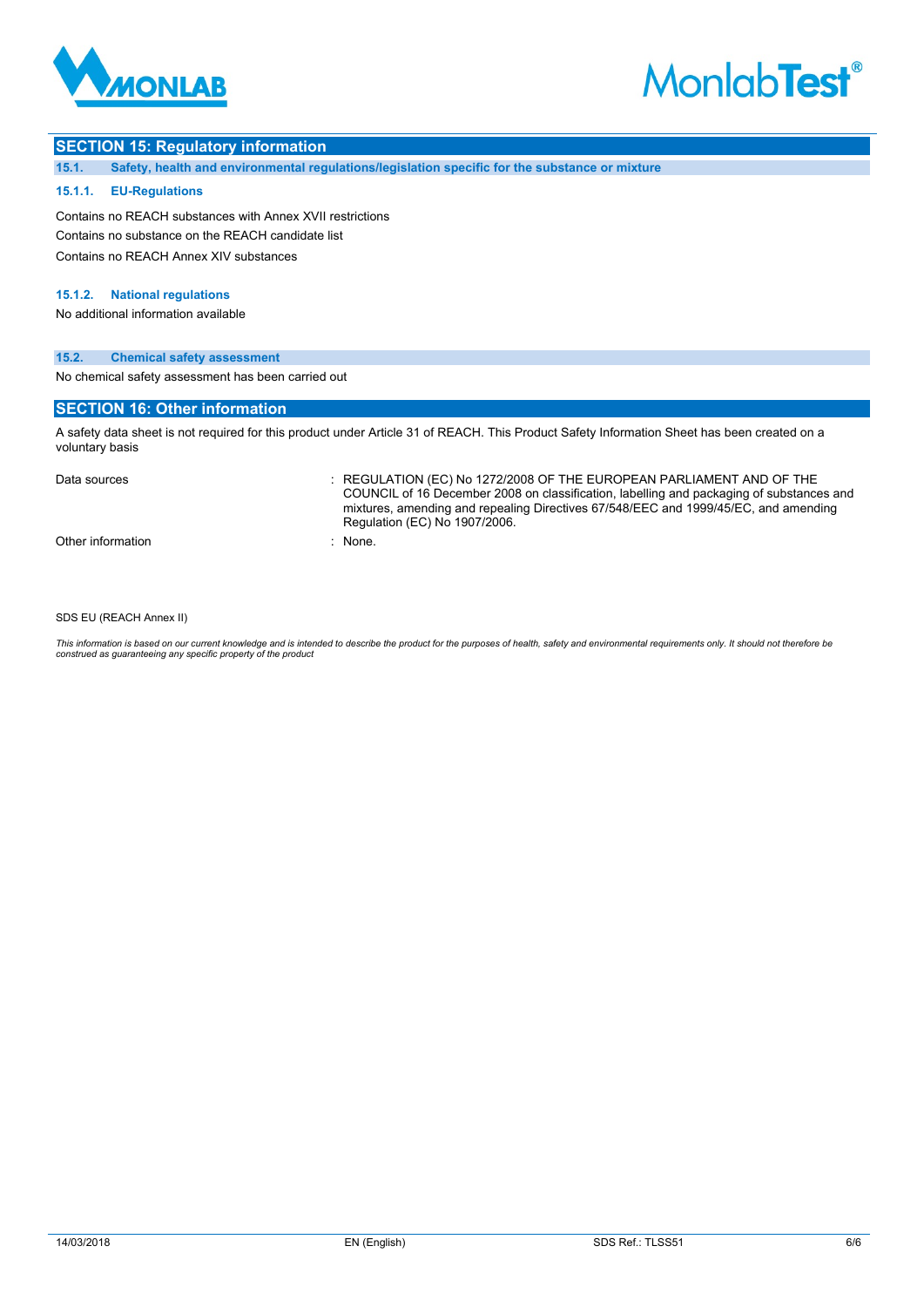MONLAB FICHA DE DATOS DE SEGURIDAD (MSDS) Monlables de Según el artículo 31 del reglamento REACH, este producto no requiere una ficha de datos de seguridad.<br>La presente ficha de información sobre la seguridad del producto

Según el artículo 31 del reglamento REACH, este producto no requiere una ficha de datos de seguridad.

| SECCIÓN 1: Identificación de la sustancia o la mezcla y de la sociedad o la empresa                                           |                                                                                                              |  |  |  |
|-------------------------------------------------------------------------------------------------------------------------------|--------------------------------------------------------------------------------------------------------------|--|--|--|
| Identificador del producto<br>1.1.                                                                                            |                                                                                                              |  |  |  |
| Forma del producto                                                                                                            | Mezcla                                                                                                       |  |  |  |
| Nombre del producto                                                                                                           | <b>HbA1c-d CAL</b>                                                                                           |  |  |  |
| Grupo de productos                                                                                                            | Esta FDS aplica a cualquier referencia del producto.                                                         |  |  |  |
|                                                                                                                               |                                                                                                              |  |  |  |
| 1.2.                                                                                                                          | Usos pertinentes identificados de la sustancia o de la mezcla y usos desaconsejados                          |  |  |  |
| 1.2.1.<br><b>Usos pertinentes identificados</b>                                                                               |                                                                                                              |  |  |  |
| Especificaciones de utilización                                                                                               | : Solo para diagnostico in vitro profesional                                                                 |  |  |  |
| industrial/profesional                                                                                                        |                                                                                                              |  |  |  |
| 1.2.2.                                                                                                                        |                                                                                                              |  |  |  |
| Usos desaconsejados<br>No se dispone de más información                                                                       |                                                                                                              |  |  |  |
| 1.3.<br>Datos del proveedor de la ficha de datos de seguridad                                                                 |                                                                                                              |  |  |  |
| <b>MONLAB, SL</b>                                                                                                             |                                                                                                              |  |  |  |
| Selva de Mar, 48                                                                                                              |                                                                                                              |  |  |  |
| 08019 Barcelona (Spain)                                                                                                       |                                                                                                              |  |  |  |
| Tel. +34 93 433 58 60 Fax +34 93 436 38 94                                                                                    |                                                                                                              |  |  |  |
| mn.mk.calidad@monlab.com - www.monlab.com                                                                                     |                                                                                                              |  |  |  |
|                                                                                                                               |                                                                                                              |  |  |  |
| Teléfono de emergencia<br>1.4.                                                                                                |                                                                                                              |  |  |  |
| Número de emergencia                                                                                                          | : 112 (EU) / +34 93 433 58 60                                                                                |  |  |  |
| SECCIÓN 2: Identificación de los peligros                                                                                     |                                                                                                              |  |  |  |
| 2.1.<br>Clasificación de la sustancia o de la mezcla                                                                          |                                                                                                              |  |  |  |
| Clasificación según reglamento (UE) No. 1272/2008 [CLP]                                                                       |                                                                                                              |  |  |  |
| No clasificado                                                                                                                |                                                                                                              |  |  |  |
|                                                                                                                               |                                                                                                              |  |  |  |
| Efectos adversos fisicoquímicos, para la salud humana y el medio ambiente                                                     |                                                                                                              |  |  |  |
| No se dispone de más información                                                                                              |                                                                                                              |  |  |  |
|                                                                                                                               |                                                                                                              |  |  |  |
| 2.2.<br>Elementos de la etiqueta                                                                                              |                                                                                                              |  |  |  |
| Etiquetado según el Reglamento (CE) Nº 1272/2008 [CLP]                                                                        |                                                                                                              |  |  |  |
| Etiquetado no aplicable                                                                                                       |                                                                                                              |  |  |  |
|                                                                                                                               |                                                                                                              |  |  |  |
|                                                                                                                               |                                                                                                              |  |  |  |
| 2.3.<br><b>Otros peligros</b>                                                                                                 |                                                                                                              |  |  |  |
| Otros peligros que no conllevan clasificación                                                                                 | Todos los componentes de origen humano han resultado ser negativos para el antígeno HBs,                     |  |  |  |
|                                                                                                                               | HCV y para el anti-HIV (1/2). Sin embargo, deben tratarse con precaución como<br>potencialmente infecciosos. |  |  |  |
|                                                                                                                               |                                                                                                              |  |  |  |
| <b>SECCIÓN 3: Composición/información sobre los componentes</b>                                                               |                                                                                                              |  |  |  |
| 3.1.<br><b>Sustancias</b>                                                                                                     |                                                                                                              |  |  |  |
| No aplicable                                                                                                                  |                                                                                                              |  |  |  |
|                                                                                                                               |                                                                                                              |  |  |  |
| 3.2.<br><b>Mezclas</b>                                                                                                        |                                                                                                              |  |  |  |
| Esta mezcla no contiene ninguna sustancia a mencionar según los criterios de la sección 3.2 del Anexo II del Reglamento REACH |                                                                                                              |  |  |  |
|                                                                                                                               |                                                                                                              |  |  |  |
| <b>SECCIÓN 4: Primeros auxilios</b>                                                                                           |                                                                                                              |  |  |  |

| 4.1.                                                            | Descripción de los primeros auxilios                             |                                                                                                                                                                             |                  |     |
|-----------------------------------------------------------------|------------------------------------------------------------------|-----------------------------------------------------------------------------------------------------------------------------------------------------------------------------|------------------|-----|
|                                                                 | Medidas de primeros auxilios general                             | : No administrar nada por vía oral a las personas en estado de inconsciencia. En caso de<br>malestar consultar a un médico (mostrarle la etiqueta siempre que sea posible). |                  |     |
| Medidas de primeros auxilios en caso de<br>inhalación           |                                                                  | Hacer respirar aire fresco. Colocar a la víctima en reposo.                                                                                                                 |                  |     |
| Medidas de primeros auxilios en caso de<br>contacto con la piel |                                                                  | Retirar la ropa afectada y lavar las zonas de piel expuestas con un jabón suave y agua; a<br>continuación, enjuagar con agua caliente.                                      |                  |     |
|                                                                 | Medidas de primeros auxilios en caso de<br>contacto con los ojos | Enjuagar inmediatamente con agua abundante. Consúltese con el médico si persiste el dolor o<br>la irritación.                                                               |                  |     |
| 14/03/2018                                                      |                                                                  | ES (español)                                                                                                                                                                | FDS Ref.: TLSS51 | 1/6 |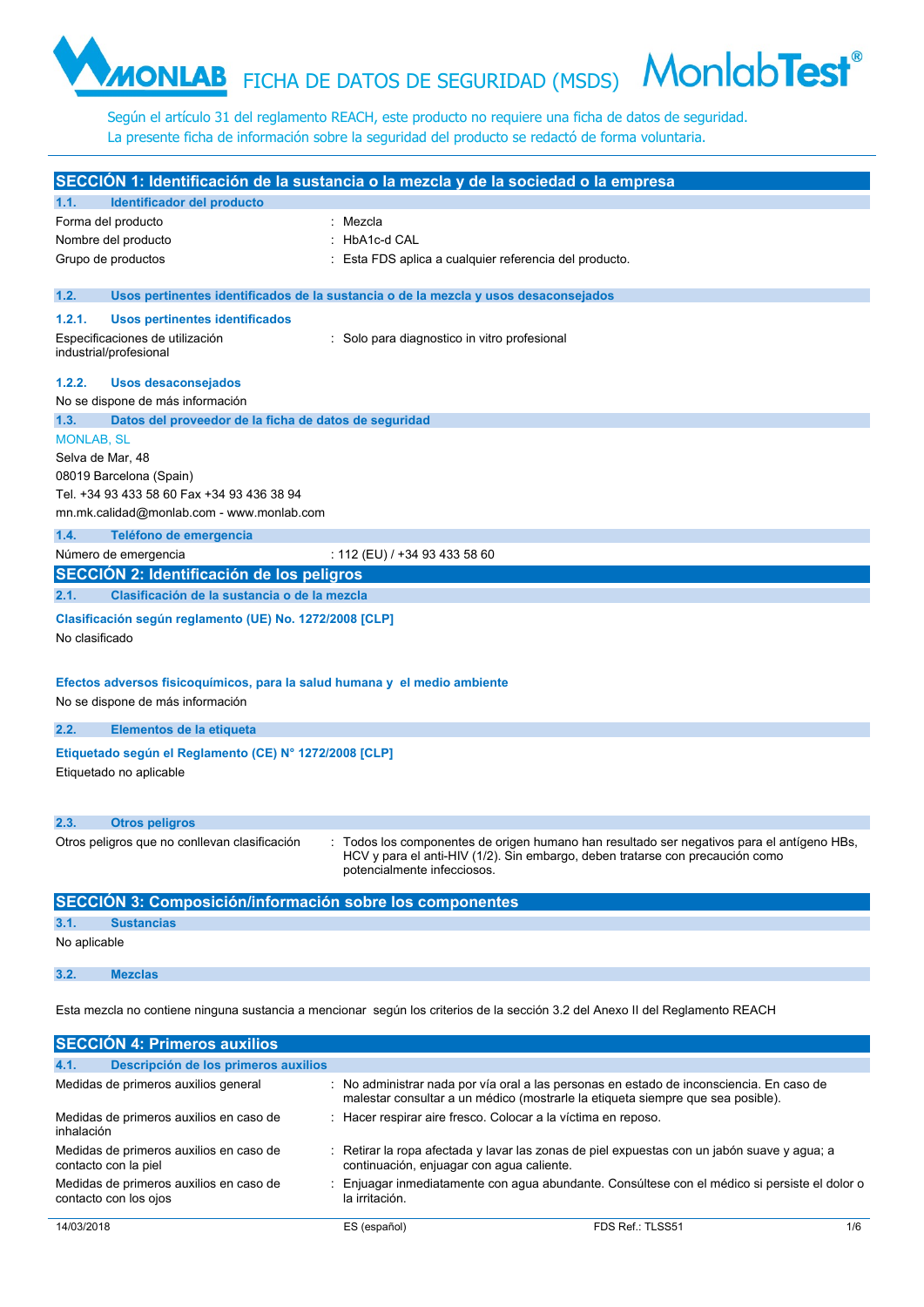



| Medidas de primeros auxilios en caso de<br>ingestión                                                                                                                                                                                                                              |                                                                                                                                                                            | Enjuagarse la boca. NO provocar el vómito. Acudir urgentemente al médico.                                |                                                                                                                                                                                             |  |
|-----------------------------------------------------------------------------------------------------------------------------------------------------------------------------------------------------------------------------------------------------------------------------------|----------------------------------------------------------------------------------------------------------------------------------------------------------------------------|----------------------------------------------------------------------------------------------------------|---------------------------------------------------------------------------------------------------------------------------------------------------------------------------------------------|--|
| 4.2.<br>Principales síntomas y efectos, agudos y retardados                                                                                                                                                                                                                       |                                                                                                                                                                            |                                                                                                          |                                                                                                                                                                                             |  |
| Síntomas/efectos                                                                                                                                                                                                                                                                  |                                                                                                                                                                            | : No se considera peligroso en condiciones normales de utilización.                                      |                                                                                                                                                                                             |  |
| 4.3.                                                                                                                                                                                                                                                                              |                                                                                                                                                                            | Indicación de toda atención médica y de los tratamientos especiales que deban dispensarse inmediatamente |                                                                                                                                                                                             |  |
| No se dispone de más información                                                                                                                                                                                                                                                  |                                                                                                                                                                            |                                                                                                          |                                                                                                                                                                                             |  |
| <b>SECCIÓN 5: Medidas de lucha contra incendios</b>                                                                                                                                                                                                                               |                                                                                                                                                                            |                                                                                                          |                                                                                                                                                                                             |  |
| Medios de extinción<br>5.1.                                                                                                                                                                                                                                                       |                                                                                                                                                                            |                                                                                                          |                                                                                                                                                                                             |  |
| Medios de extinción apropiados                                                                                                                                                                                                                                                    |                                                                                                                                                                            | Espuma. Polvo seco. Dióxido de carbono. Agua pulverizada. Arena.                                         |                                                                                                                                                                                             |  |
| Medios de extinción no apropiados                                                                                                                                                                                                                                                 |                                                                                                                                                                            | : No utilizar flujos de agua potentes.                                                                   |                                                                                                                                                                                             |  |
| 5.2.<br>Peligros específicos derivados de la sustancia o la mezcla                                                                                                                                                                                                                |                                                                                                                                                                            |                                                                                                          |                                                                                                                                                                                             |  |
| No se dispone de más información                                                                                                                                                                                                                                                  |                                                                                                                                                                            |                                                                                                          |                                                                                                                                                                                             |  |
| 5.3.                                                                                                                                                                                                                                                                              |                                                                                                                                                                            | Recomendaciones para el personal de lucha contra incendios                                               |                                                                                                                                                                                             |  |
| Instrucciones para extinción de incendio                                                                                                                                                                                                                                          |                                                                                                                                                                            | de extinción de incendios contaminen el medio ambiente.                                                  | Enfriar los contenedores expuestos mediante agua pulverizada o nebulizada. Sea prudente a<br>la hora de extinguir cualquier incendio de productos químicos. Evitar que las aguas residuales |  |
| Protección durante la extinción de incendios                                                                                                                                                                                                                                      |                                                                                                                                                                            | respiratoria.                                                                                            | No entrar en la zona de fuego sin el equipo de protección adecuado, incluida la protección                                                                                                  |  |
| SECCIÓN 6: Medidas en caso de vertido accidental                                                                                                                                                                                                                                  |                                                                                                                                                                            |                                                                                                          |                                                                                                                                                                                             |  |
| 6.1.                                                                                                                                                                                                                                                                              |                                                                                                                                                                            | Precauciones personales, equipo de protección y procedimientos de emergencia                             |                                                                                                                                                                                             |  |
|                                                                                                                                                                                                                                                                                   |                                                                                                                                                                            |                                                                                                          |                                                                                                                                                                                             |  |
| 6.1.1.                                                                                                                                                                                                                                                                            |                                                                                                                                                                            | Para el personal que no forma parte de los servicios de emergencia                                       |                                                                                                                                                                                             |  |
| Procedimientos de emergencia                                                                                                                                                                                                                                                      |                                                                                                                                                                            | : Evacuar el personal no necesario.                                                                      |                                                                                                                                                                                             |  |
| 6.1.2.<br>Para el personal de emergencia                                                                                                                                                                                                                                          |                                                                                                                                                                            |                                                                                                          |                                                                                                                                                                                             |  |
| Equipo de protección                                                                                                                                                                                                                                                              |                                                                                                                                                                            | Proporcionar una protección adecuada a los equipos de limpieza.                                          |                                                                                                                                                                                             |  |
| Procedimientos de emergencia                                                                                                                                                                                                                                                      |                                                                                                                                                                            | Ventilar la zona.                                                                                        |                                                                                                                                                                                             |  |
| 6.2.<br>Precauciones relativas al medio ambiente                                                                                                                                                                                                                                  |                                                                                                                                                                            |                                                                                                          |                                                                                                                                                                                             |  |
|                                                                                                                                                                                                                                                                                   |                                                                                                                                                                            |                                                                                                          | Evitar la penetración en alcantarillas y aguas potables. Advertir a las autoridades si el líquido penetra en sumideros o en aguas públicas.                                                 |  |
| 6.3.<br>Métodos y material de contención y de limpieza                                                                                                                                                                                                                            |                                                                                                                                                                            |                                                                                                          |                                                                                                                                                                                             |  |
| Procedimientos de limpieza                                                                                                                                                                                                                                                        | : Absorber inmediatamente el producto derramado mediante sólidos inertes como arcilla o tierra<br>de diatomeas. Recoger el vertido. Almacenar alejado de otros materiales. |                                                                                                          |                                                                                                                                                                                             |  |
| Referencia a otras secciones<br>6.4.                                                                                                                                                                                                                                              |                                                                                                                                                                            |                                                                                                          |                                                                                                                                                                                             |  |
| Ver la Sección 8. Control de exposición/protección individual.                                                                                                                                                                                                                    |                                                                                                                                                                            |                                                                                                          |                                                                                                                                                                                             |  |
| <b>SECCIÓN 7: Manipulación y almacenamiento</b>                                                                                                                                                                                                                                   |                                                                                                                                                                            |                                                                                                          |                                                                                                                                                                                             |  |
| Precauciones para una manipulación segura                                                                                                                                                                                                                                         |                                                                                                                                                                            |                                                                                                          |                                                                                                                                                                                             |  |
| Precauciones para una manipulación segura<br>: Lavarse las manos y otras zonas expuestas con un jabón suave y con agua antes de comer,<br>beber y fumar o de abandonar el trabajo. Garantizar una buena ventilación de la zona de<br>trabajo para evitar la formación de vapores. |                                                                                                                                                                            |                                                                                                          |                                                                                                                                                                                             |  |
| 7.2.                                                                                                                                                                                                                                                                              |                                                                                                                                                                            | Condiciones de almacenamiento seguro, incluidas posibles incompatibilidades                              |                                                                                                                                                                                             |  |
| Condiciones de almacenamiento                                                                                                                                                                                                                                                     |                                                                                                                                                                            |                                                                                                          | : Consérvese únicamente en el recipiente de origen, en lugar fresco y bien ventilado lejos de :<br>Fuentes de calor. Mantener los envases cerrados cuando no se estén utilizando.           |  |
| Productos incompatibles                                                                                                                                                                                                                                                           |                                                                                                                                                                            | Bases fuertes. Acidos fuertes.                                                                           |                                                                                                                                                                                             |  |
| Materiales incompatibles                                                                                                                                                                                                                                                          |                                                                                                                                                                            | Fuentes de ignición. Luz directa del sol.                                                                |                                                                                                                                                                                             |  |
|                                                                                                                                                                                                                                                                                   |                                                                                                                                                                            |                                                                                                          |                                                                                                                                                                                             |  |
| 7.3.<br>Usos específicos finales<br>No se dispone de más información                                                                                                                                                                                                              |                                                                                                                                                                            |                                                                                                          |                                                                                                                                                                                             |  |
|                                                                                                                                                                                                                                                                                   |                                                                                                                                                                            |                                                                                                          |                                                                                                                                                                                             |  |
| SECCION 8: Controles de exposición/protección individual                                                                                                                                                                                                                          |                                                                                                                                                                            |                                                                                                          |                                                                                                                                                                                             |  |
| 8.1.<br>Parámetros de control                                                                                                                                                                                                                                                     |                                                                                                                                                                            |                                                                                                          |                                                                                                                                                                                             |  |
| Azida sódica (26628-22-8)                                                                                                                                                                                                                                                         |                                                                                                                                                                            |                                                                                                          |                                                                                                                                                                                             |  |
| UE<br>UE                                                                                                                                                                                                                                                                          | Nombre local                                                                                                                                                               |                                                                                                          | Sodium azide                                                                                                                                                                                |  |
| UE                                                                                                                                                                                                                                                                                | IOELV TWA (mg/m <sup>3</sup> )<br>IOELV STEL (mg/m <sup>3</sup> )                                                                                                          |                                                                                                          | $0,1 \,\mathrm{mg/m^3}$<br>$0,3$ mg/m <sup>3</sup>                                                                                                                                          |  |
| UE                                                                                                                                                                                                                                                                                | Notas                                                                                                                                                                      |                                                                                                          | <b>Skin</b>                                                                                                                                                                                 |  |
| España                                                                                                                                                                                                                                                                            | Nombre local                                                                                                                                                               |                                                                                                          | Azida de sodio (Aziduro de sodio; Trinitruro de sodio)                                                                                                                                      |  |
| España                                                                                                                                                                                                                                                                            | $VLA-ED$ (mg/m <sup>3</sup> )                                                                                                                                              |                                                                                                          | 0,1 mg/m <sup>3</sup> Vía dérmica, VLI                                                                                                                                                      |  |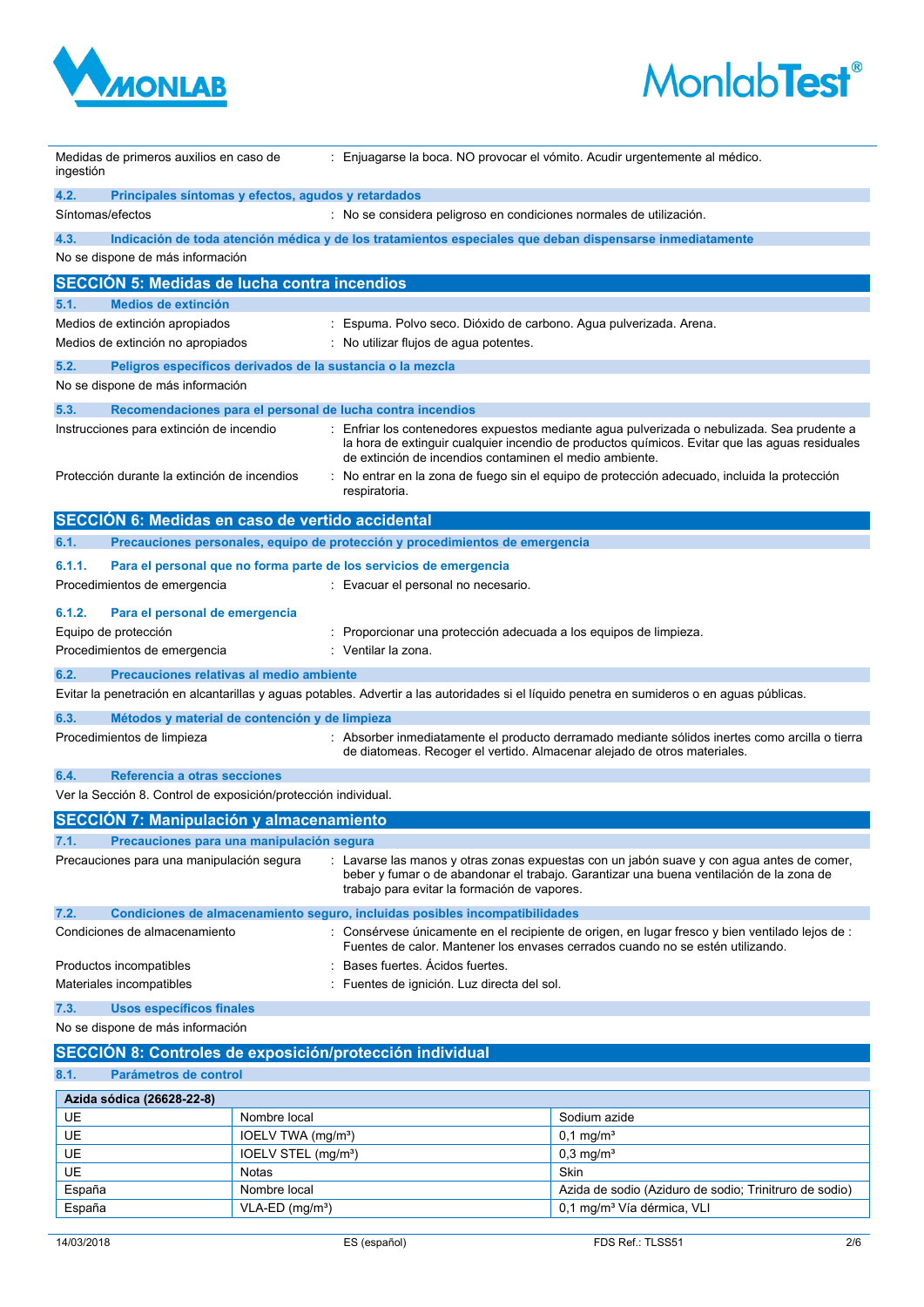



| Azida sódica (26628-22-8) |                  |                                        |
|---------------------------|------------------|----------------------------------------|
| España                    | $VLA-EC (ma/m3)$ | 0,3 mg/m <sup>3</sup> Vía dérmica, VLI |
| España                    | Notas            | vía dérmica. VLI                       |

#### **8.2. Controles de la exposición**

# **Equipo de protección individual:**

Evitar toda exposición innecesaria.

#### **Protección de las manos:**

Llevar guantes de protección.

#### **Protección ocular:**

Gafas químicas o gafas de seguridad

#### **Protección de las vías respiratorias:**

Llevar una máscara adecuada

#### **Otros datos:**

No comer, beber ni fumar durante la utilización.

# **SECCIÓN 9: Propiedades físicas y químicas**

| 9.1.<br>Información sobre propiedades físicas y químicas básicas |                          |
|------------------------------------------------------------------|--------------------------|
| Forma/estado                                                     | Sólido                   |
| Apariencia                                                       | Liofilizado.             |
| Color                                                            | Rojo oscuro.             |
| Olor                                                             | Inodoro.                 |
| Umbral olfativo                                                  | No hay datos disponibles |
| рH                                                               | No hay datos disponibles |
| Grado de evaporación (acetato de butilo=1)                       | No hay datos disponibles |
| Punto de fusión                                                  | No hay datos disponibles |
| Punto de solidificación                                          | No hay datos disponibles |
| Punto de ebullición                                              | No hay datos disponibles |
| Punto de inflamación                                             | No hay datos disponibles |
| Temperatura de autoignición                                      | No hay datos disponibles |
| Temperatura de descomposición                                    | No hay datos disponibles |
| Inflamabilidad (sólido, gas)                                     | No inflamable.           |
| Presión de vapor                                                 | No hay datos disponibles |
| Densidad relativa de vapor a 20 °C                               | No hay datos disponibles |
| Densidad relativa                                                | No hay datos disponibles |
| Solubilidad                                                      | No hay datos disponibles |
| Log Pow                                                          | No hay datos disponibles |
| Viscosidad, cinemática                                           | No hay datos disponibles |
| Viscosidad, dinámica                                             | No hay datos disponibles |
| Propiedades explosivas                                           | No hay datos disponibles |
| Propiedad de provocar incendios                                  | No hay datos disponibles |
| Límites de explosión                                             | No hay datos disponibles |

#### **9.2. Otros datos**

No se dispone de más información

| SECCIÓN 10: Estabilidad y reactividad |                                      |  |
|---------------------------------------|--------------------------------------|--|
| 10.1.                                 | <b>Reactividad</b>                   |  |
| No se dispone de más información      |                                      |  |
| 10.2.                                 | <b>Estabilidad química</b>           |  |
| No establecido.                       |                                      |  |
| 10.3.                                 | Posibilidad de reacciones peligrosas |  |
| No establecido.                       |                                      |  |
|                                       |                                      |  |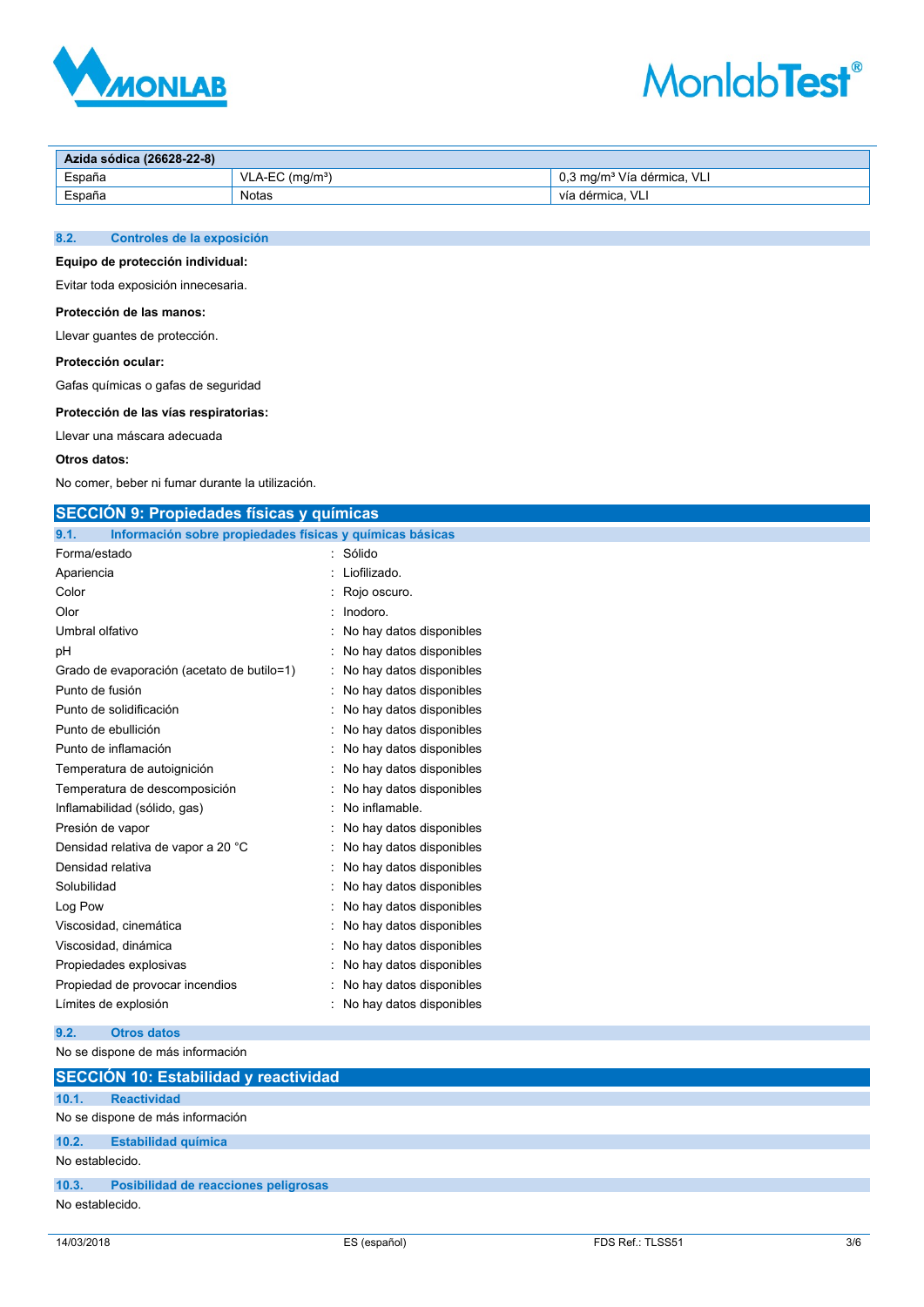



#### **10.4. Condiciones que deben evitarse**

Luz directa del sol. Temperaturas extremadamente elevadas o extremadamente bajas.

**10.5. Materiales incompatibles**

No conocido cuando se usa apropiadamente.

**10.6. Productos de descomposición peligrosos**

No se generan productos de descomposición peligrosos conocidos.

| <b>SECCIÓN 11: Información toxicológica</b>                                  |                                                                                      |
|------------------------------------------------------------------------------|--------------------------------------------------------------------------------------|
| Información sobre los efectos toxicológicos<br>11.1.                         |                                                                                      |
| Toxicidad aguda (oral)                                                       | : No clasificado                                                                     |
| Toxicidad aguda (cutánea)                                                    | No clasificado                                                                       |
| Toxicidad aguda (inhalación)                                                 | No clasificado                                                                       |
| Corrosión o irritación cutáneas                                              | : No clasificado                                                                     |
| Indicaciones complementarias                                                 | : A la vista de los datos disponibles, no se cumplen los criterios de clasificación  |
| Lesiones oculares graves o irritación ocular                                 | : No clasificado                                                                     |
| Indicaciones complementarias                                                 | : A la vista de los datos disponibles, no se cumplen los criterios de clasificación  |
| Sensibilización respiratoria o cutánea                                       | No clasificado                                                                       |
| Indicaciones complementarias                                                 | A la vista de los datos disponibles, no se cumplen los criterios de clasificación    |
| Mutagenicidad en células germinales                                          | No clasificado                                                                       |
| Indicaciones complementarias                                                 | A la vista de los datos disponibles, no se cumplen los criterios de clasificación    |
| Carcinogenicidad                                                             | No clasificado                                                                       |
| Indicaciones complementarias                                                 | : A la vista de los datos disponibles, no se cumplen los criterios de clasificación  |
| Toxicidad para la reproducción                                               | : No clasificado                                                                     |
| Indicaciones complementarias                                                 | : A la vista de los datos disponibles, no se cumplen los criterios de clasificación  |
| Toxicidad específica en determinados órganos<br>(STOT) - exposición única    | : No clasificado                                                                     |
| Indicaciones complementarias                                                 | : A la vista de los datos disponibles, no se cumplen los criterios de clasificación  |
| Toxicidad específica en determinados órganos<br>(STOT) - exposición repetida | : No clasificado                                                                     |
| Indicaciones complementarias                                                 | : A la vista de los datos disponibles, no se cumplen los criterios de clasificación  |
| Peligro por aspiración                                                       | : No clasificado                                                                     |
| Indicaciones complementarias                                                 | : A la vista de los datos disponibles, no se cumplen los criterios de clasificación  |
| Efectos adversos y posibles síntomas para la<br>salud humana                 | : A la vista de los datos disponibles, no se cumplen los criterios de clasificación. |

| SECCIÓN 12: Información ecológica |                             |  |
|-----------------------------------|-----------------------------|--|
| 12.1.<br><b>Toxicidad</b>         |                             |  |
| Toxicidad acuática aguda          | $\therefore$ No clasificado |  |
| Toxicidad acuática crónica        | No clasificado              |  |

| 12.2.                                                                     | Persistencia y degradabilidad          |                 |  |
|---------------------------------------------------------------------------|----------------------------------------|-----------------|--|
|                                                                           | <b>HbA1c-d CAL</b>                     |                 |  |
|                                                                           | Persistencia y degradabilidad          | No establecido. |  |
| 12.3.                                                                     | Potencial de bioacumulación            |                 |  |
|                                                                           | <b>HbA1c-d CAL</b>                     |                 |  |
|                                                                           | Potencial de bioacumulación            | No establecido. |  |
| 12.4.                                                                     | Movilidad en el suelo                  |                 |  |
| No se dispone de más información                                          |                                        |                 |  |
| 12.5.                                                                     | Resultados de la valoración PBT y mPmB |                 |  |
| No se dispone de más información                                          |                                        |                 |  |
| 12.6.                                                                     | <b>Otros efectos adversos</b>          |                 |  |
| : Evitar su liberación al medio ambiente.<br>Indicaciones complementarias |                                        |                 |  |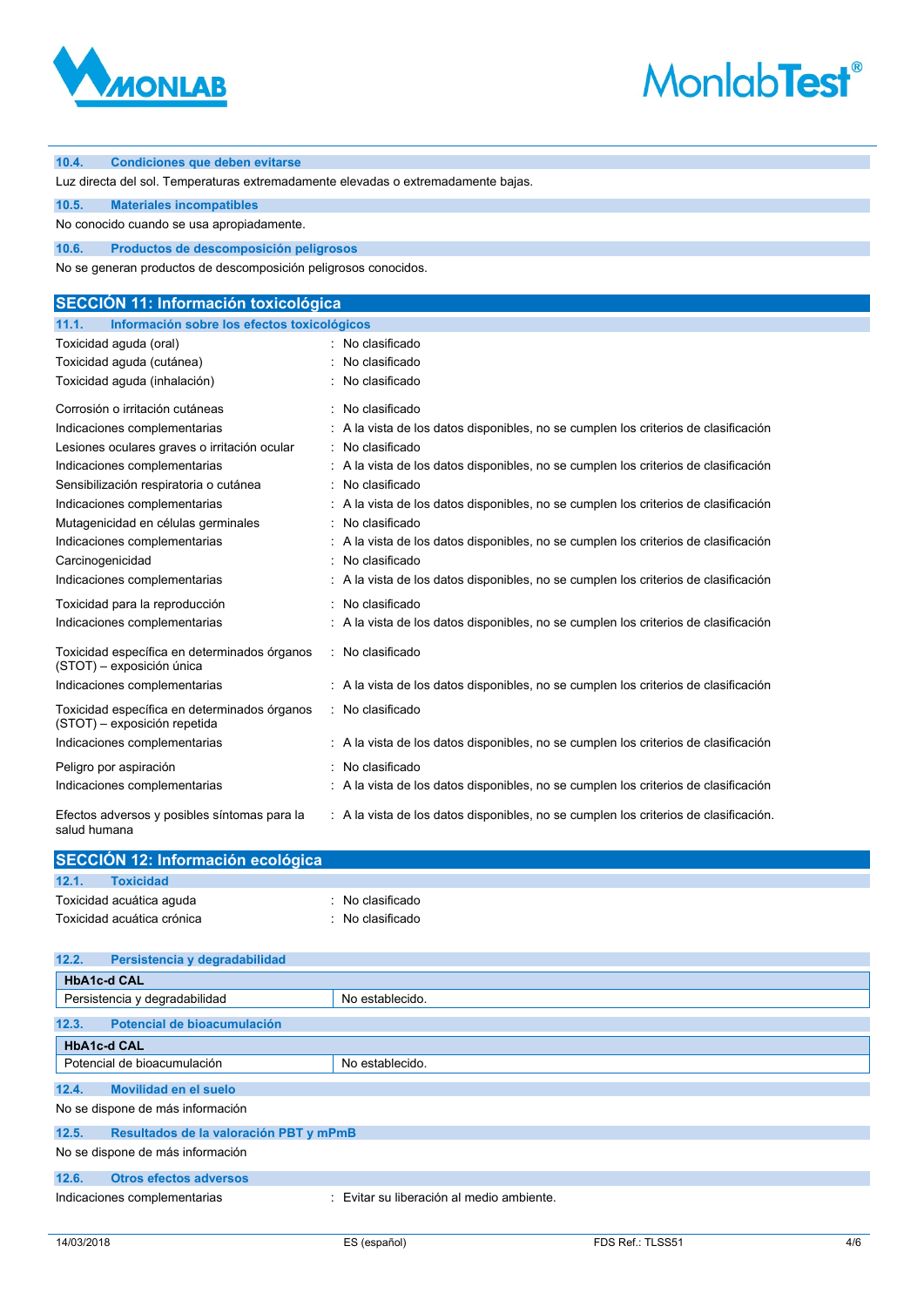

# **MonlabTest®**

| SECCIÓN 13: Consideraciones relativas a la eliminación            |                                                                                                |
|-------------------------------------------------------------------|------------------------------------------------------------------------------------------------|
| 13.1.<br>Métodos para el tratamiento de residuos                  |                                                                                                |
| Recomendaciones para la eliminación de<br>productos/envases       | : Destruir cumpliendo las condiciones de seguridad exigidas por la legislación local/nacional. |
| Ecología - residuos                                               | : Evitar su liberación al medio ambiente.                                                      |
| SECCIÓN 14: Información relativa al transporte                    |                                                                                                |
| Según los requisitos de ADR / RID / IMDG / IATA / ADN             |                                                                                                |
| 14.1.<br><b>Número ONU</b>                                        |                                                                                                |
| N° ONU (ADR)                                                      | No aplicable                                                                                   |
| N° ONU (IMDG)                                                     | No aplicable                                                                                   |
| N° ONU (IATA)                                                     | No aplicable                                                                                   |
| N° ONU (ADN)                                                      | No aplicable                                                                                   |
| N° ONU (RID)                                                      | No aplicable                                                                                   |
| 14.2.<br>Designación oficial de transporte de las Naciones Unidas |                                                                                                |
| Designación oficial de transporte (ADR)                           | : No aplicable                                                                                 |
| Designación oficial de transporte (IMDG)                          | No aplicable                                                                                   |
| Designación oficial de transporte (IATA)                          | No aplicable                                                                                   |
| Designación oficial de transporte (ADN)                           | No aplicable                                                                                   |
| Designación oficial de transporte (RID)                           | No aplicable                                                                                   |
| 14.3.<br>Clase(s) de peligro para el transporte                   |                                                                                                |
| ADR                                                               |                                                                                                |
| Clase(s) de peligro para el transporte (ADR)                      | : No aplicable                                                                                 |
| <b>IMDG</b>                                                       |                                                                                                |
|                                                                   |                                                                                                |
| Clase(s) de peligro para el transporte (IMDG)                     | : No aplicable                                                                                 |
| <b>IATA</b>                                                       |                                                                                                |
| Clase(s) de peligro para el transporte (IATA)                     | : No aplicable                                                                                 |
|                                                                   |                                                                                                |
| ADN                                                               |                                                                                                |
| Clase(s) de peligro para el transporte (ADN)                      | : No aplicable                                                                                 |
|                                                                   |                                                                                                |
| RID                                                               |                                                                                                |
| Clase(s) de peligro para el transporte (RID)                      | : No aplicable                                                                                 |
| 14.4.<br><b>Grupo de embalaje</b>                                 |                                                                                                |
| Grupo de embalaje (ADR)                                           | : No aplicable                                                                                 |
| Grupo de embalaje (IMDG)                                          | No aplicable                                                                                   |
| Grupo de embalaje (IATA)                                          | No aplicable                                                                                   |
| Grupo de embalaje (ADN)                                           | No aplicable                                                                                   |
| Grupo de embalaje (RID)                                           | : No aplicable                                                                                 |
| 14.5.<br>Peligros para el medio ambiente                          |                                                                                                |
| Peligroso para el medio ambiente                                  | : No                                                                                           |
| Contaminante marino                                               | : No                                                                                           |
| Otros datos                                                       | : No se dispone de información adicional                                                       |
| coupience nextigulares nexs les usuaris                           |                                                                                                |

#### **14.6. Precauciones particulares para los usuarios**

**- Transporte por vía terrestre**

No hay datos disponibles

**- Transporte marítimo**

No hay datos disponibles

**- Transporte aéreo**

No hay datos disponibles